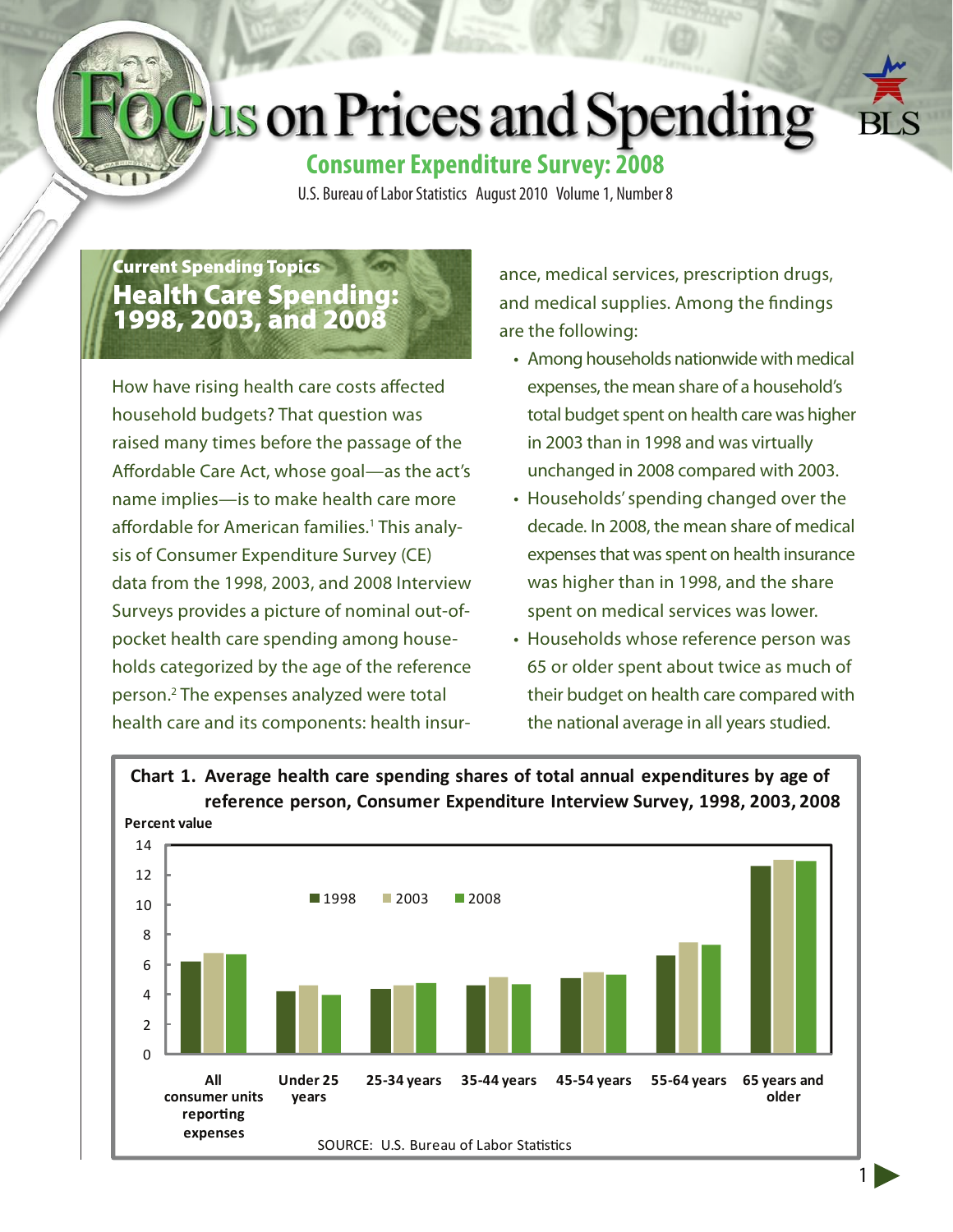For each year examined, the sample used for the study consisted of consumer units<sup>3</sup> who reported positive health care spending (net of any reimbursements) during an interview. This was done in order to focus solely on households with medical expenditures. Expenditure and income estimates presented for the collection year are annual estimates.

#### **Findings**<sup>4</sup>

For the sample as a whole, the proportion, or share, of total annual expenditures accounted for by health care went from 6.2 percent in 1998 to 6.8 percent in 2003 and was about the same (6.7 percent) in 2008. Chart 1 shows that these averages differed among age groups. For example, among households with a reference person age 25–34, health care accounted for 4.4 percent of annual expenditures in 1998, 4.6 percent in 2003, and 4.8 percent in 2008. For households with a reference person 65 or older, the share for health care was about twice as high as the national average for all households, and it went from 12.6 percent of annual expenditures in 1998 to 13.0 percent in 2003 but was about the same (12.9 percent) in 2008.

The nature of households' health care budgets changed between 1998 and 2008. The share accounted for by health insurance premiums increased while the shares accounted for by medical services and by medical supplies decreased. The share accounted for by prescription drugs increased between 1998 and 2003 but was lower in 2008 than in 2003. (See chart 2 and table 1.)



# **Chart 2. Average health insurance and medical services shares of total health care**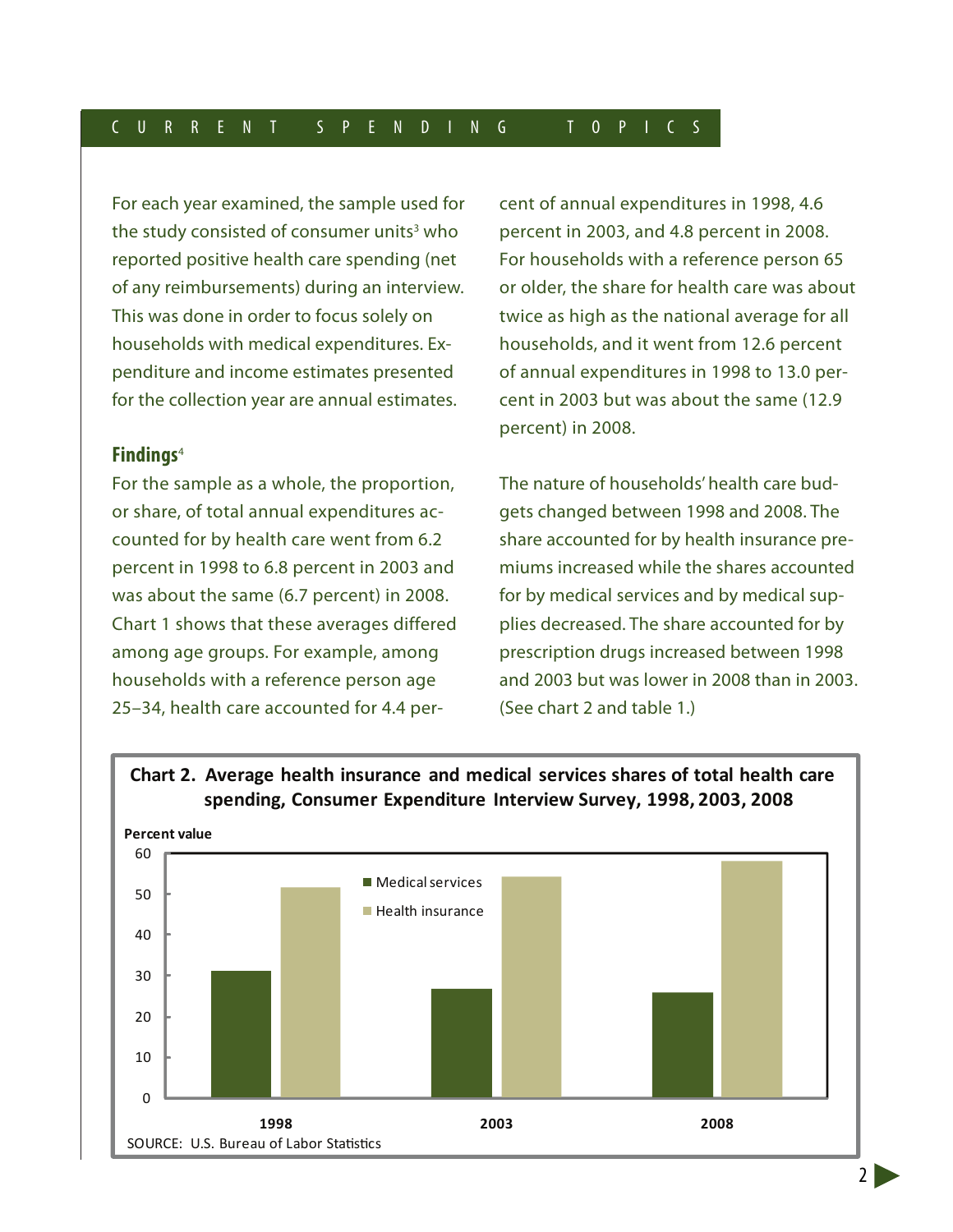#### C U R R E N T S P E N D I N G T O P I C S

These changes differed among age groups. For the survey sample as a whole, health insurance premiums went from less than 52 percent of health care outlays in 1998 to nearly 58 percent in 2008. Among households whose reference person was under 25, however, health insurance premiums were 59.1 percent of health care spending in 2008, compared with 47.9 percent in 1998. For households whose reference person was 65

or older, the proportion of the health care budget consisting of health insurance premiums was similar in 1998 and 2003 (56.0 percent and 55.8 percent respectively), but was higher (63.5 percent) in 2008.

For the sample as a whole, medical services accounted for 31.1 percent of health care outlays in 1998 compared with 25.9 percent in 2008. The greatest declines in the share

| person, Consumer Expenditure interview Survey, 1998, 2003, and 2008 |                           |         |         |                 |                                                                                                             |         |           |         |         |           |                            |         |  |
|---------------------------------------------------------------------|---------------------------|---------|---------|-----------------|-------------------------------------------------------------------------------------------------------------|---------|-----------|---------|---------|-----------|----------------------------|---------|--|
| <b>Item</b>                                                         | <b>All consumer units</b> |         |         | <b>Under 25</b> |                                                                                                             |         | $25 - 34$ |         |         | $35 - 44$ |                            |         |  |
|                                                                     | 1998                      | 2003    | 2008    | 1998            | 2003                                                                                                        | 2008    | 1998      | 2003    | 2008    | 1998      | 2003                       | 2008    |  |
| Income before taxes                                                 |                           |         |         |                 | \$44,576 \$54,949 \$69,465 \$22,118 \$28,026 \$39,415 \$46,559 \$56,182 \$68,333 \$55,180 \$66,621 \$86,709 |         |           |         |         |           |                            |         |  |
| Average annual<br>expenditures                                      |                           |         |         |                 | \$35,592 \$42,435 \$53,785 \$22,210 \$27,966 \$36,467 \$36,942 \$42,664 \$53,167                            |         |           |         |         |           | \$42,689 \$50,160 \$64,195 |         |  |
| <b>Total health care</b>                                            | \$2,204                   | \$2,882 | \$3,591 | \$922           | \$1,283                                                                                                     | \$1,449 | \$1,613   | \$1,953 | \$2,533 | \$1,975   | \$2,589                    | \$3,022 |  |
| Share of average<br>annual expenditures<br>(in percent)             | 6.2                       | 6.8     | 6.7     | 4.2             | 4.6                                                                                                         | 4.0     | 4.4       | 4.6     | 4.8     | 4.6       | 5.2                        | 4.7     |  |
| <b>Health insurance</b>                                             | \$1,134                   | \$1,563 | \$2,080 | \$442           | \$666                                                                                                       | \$856   | \$840     | \$1,151 | \$1,498 | \$1,012   | \$1,436                    | \$1,730 |  |
| <b>Medical services</b>                                             | 685                       | 766     | 931     | 330             | 426                                                                                                         | 392     | 585       | 571     | 745     | 705       | 801                        | 881     |  |
| <b>Prescription drugs</b>                                           | 289                       | 458     | 468     | 102             | 143                                                                                                         | 158     | 127       | 176     | 217     | 166       | 270                        | 324     |  |
| <b>Medical supplies</b>                                             | 96                        | 95      | 113     | 48              | 48                                                                                                          | 43      | 62        | 54      | 73      | 91        | 82                         | 87      |  |
| Shares of total health<br>care (in percent)                         |                           |         |         |                 |                                                                                                             |         |           |         |         |           |                            |         |  |
| Health insurance                                                    | 51.5                      | 54.2    | 57.9    | 47.9            | 51.9                                                                                                        | 59.1    | 52.0      | 59.0    | 59.1    | 51.3      | 55.5                       | 57.2    |  |
| <b>Medical services</b>                                             | 31.1                      | 26.6    | 25.9    | 35.8            | 33.2                                                                                                        | 27.0    | 36.3      | 29.2    | 29.4    | 35.7      | 30.9                       | 29.2    |  |
| Prescription drugs                                                  | 13.1                      | 15.9    | 13.0    | 11.0            | 11.1                                                                                                        | 10.9    | 7.8       | 9.0     | 8.6     | 8.4       | 10.4                       | 10.7    |  |
| <b>Medical supplies</b>                                             | 4.3                       | 3.3     | 3.1     | 5.2             | 3.7                                                                                                         | 2.9     | 3.8       | 2.8     | 2.9     | 4.6       | 3.2                        | 2.9     |  |

#### **Table 1.** Health care expenditures and shares of health care expenditures, by age of reference person, Consumer Expenditure Interview Survey, 1998, 2003, and 2008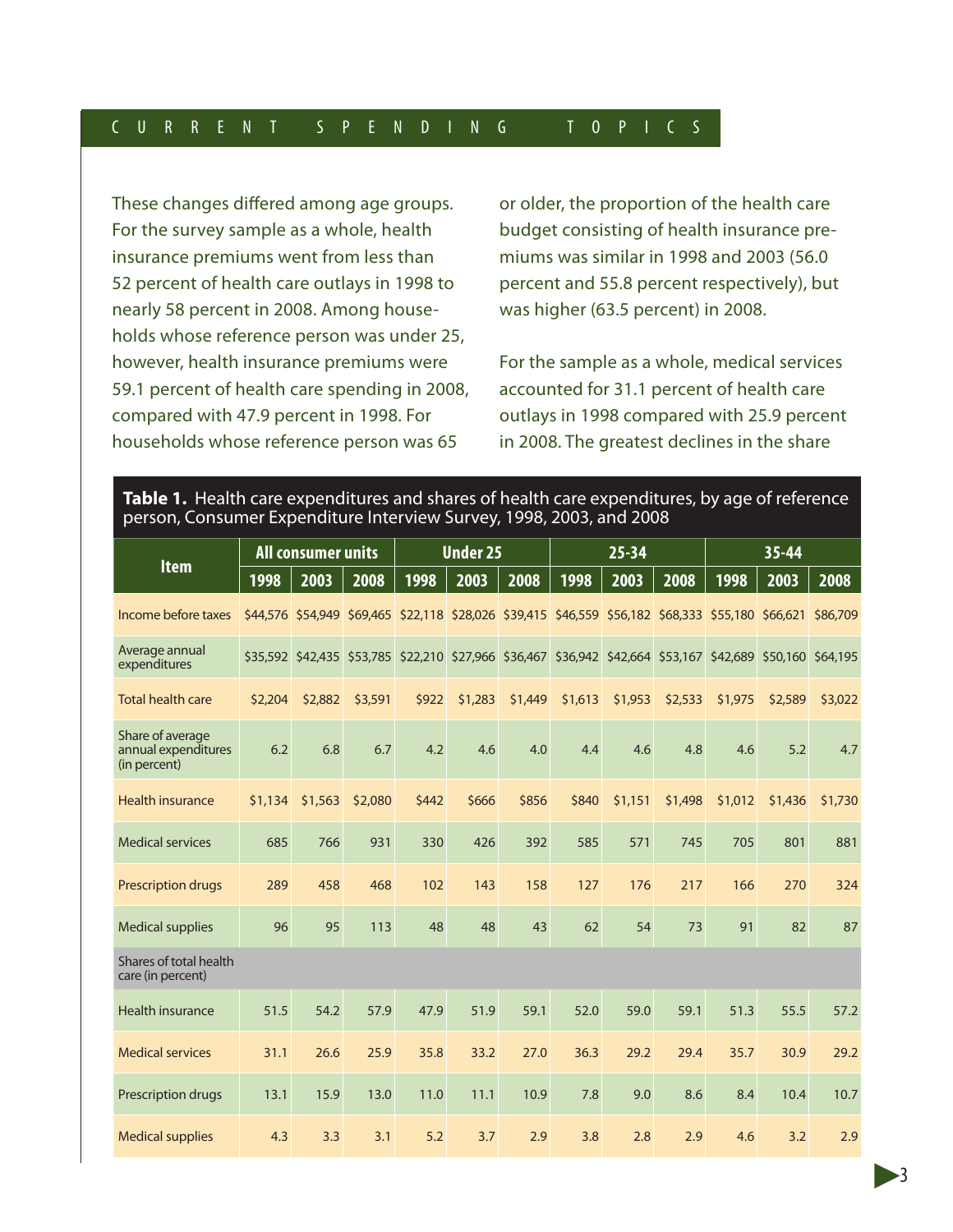#### C U R R E N T S P E N D I N G T O P I C S

**Table 1. Continued–**Health care expenditures and shares of health care expenditures, by age of reference person, Consumer Expenditure Interview Survey, 1998, 2003, and 2008

|                                                      |          | 45-54    |          |          | $55 - 64$ |          | 65 and older      |          |          |  |
|------------------------------------------------------|----------|----------|----------|----------|-----------|----------|-------------------|----------|----------|--|
| <b>Item</b>                                          | 1998     | 2003     | 2008     | 1998     | 2003      | 2008     | 1998              | 2003     | 2008     |  |
| Income before taxes                                  | \$62,178 | \$72,653 | \$88,961 | \$45,288 | \$60,415  |          | \$75,422 \$24,095 | \$30,420 | \$39,683 |  |
| Average annual expenditures                          | \$45,492 | \$52,952 | \$64,746 | \$36,578 | \$44,844  | \$57,654 | \$22,363          | \$27,848 | \$36,178 |  |
| <b>Total health care</b>                             | \$2,323  | \$2,900  | \$3,442  | \$2,411  | \$3,382   | \$4,204  | \$2,812           | \$3,624  | \$4,658  |  |
| Share of average annual<br>expenditures (in percent) | 5.1      | 5.5      | 5.3      | 6.6      | 7.5       | 7.3      | 12.6              | 13.0     | 12.9     |  |
| <b>Health insurance</b>                              | \$1,088  | \$1,443  | \$1,837  | \$1,164  | \$1,798   | \$2,268  | \$1,574           | \$2,020  | \$2,956  |  |
| <b>Medical services</b>                              | 879      | 912      | 1,056    | 787      | 898       | 1,175    | 587               | 707      | 866      |  |
| <b>Prescription drugs</b>                            | 241      | 426      | 419      | 361      | 577       | 632      | 537               | 788      | 697      |  |
| <b>Medical supplies</b>                              | 114      | 120      | 130      | 98       | 109       | 129      | 114               | 108      | 140      |  |
| Shares of total health care<br>(in percent)          |          |          |          |          |           |          |                   |          |          |  |
| <b>Health insurance</b>                              | 46.8     | 49.7     | 53.4     | 48.3     | 53.2      | 54.0     | 56.0              | 55.8     | 63.5     |  |
| <b>Medical services</b>                              | 37.8     | 31.4     | 30.7     | 32.6     | 26.6      | 27.9     | 20.9              | 19.5     | 18.6     |  |
| Prescription drugs                                   | 10.4     | 14.7     | 12.2     | 15.0     | 17.1      | 15.0     | 19.1              | 21.7     | 15.0     |  |
| <b>Medical supplies</b>                              | 4.9      | 4.1      | 3.8      | 4.1      | 3.2       | 3.1      | 4.1               | 3.0      | 3.0      |  |

of health care expenses accounted for by medical services were for groups made up of households with a reference person under age 55. One reason for that may be increased enrollment in managed care plans such as HMOs (health maintenance organizations) and PPOs (preferred provider organizations), which tend to have lower out-of-pocket costs than the more traditional fee-for-service

plans. Additional analysis of households with private (non-Medicare) health insurance policies shows that, in 1998, 79.4 percent of households whose reference person was under age 55 reported belonging to a managed care plan, compared with 20.6 percent in fee-for-service plans; in 2008, these proportions were 86.5 percent and 13.5 percent, respectively.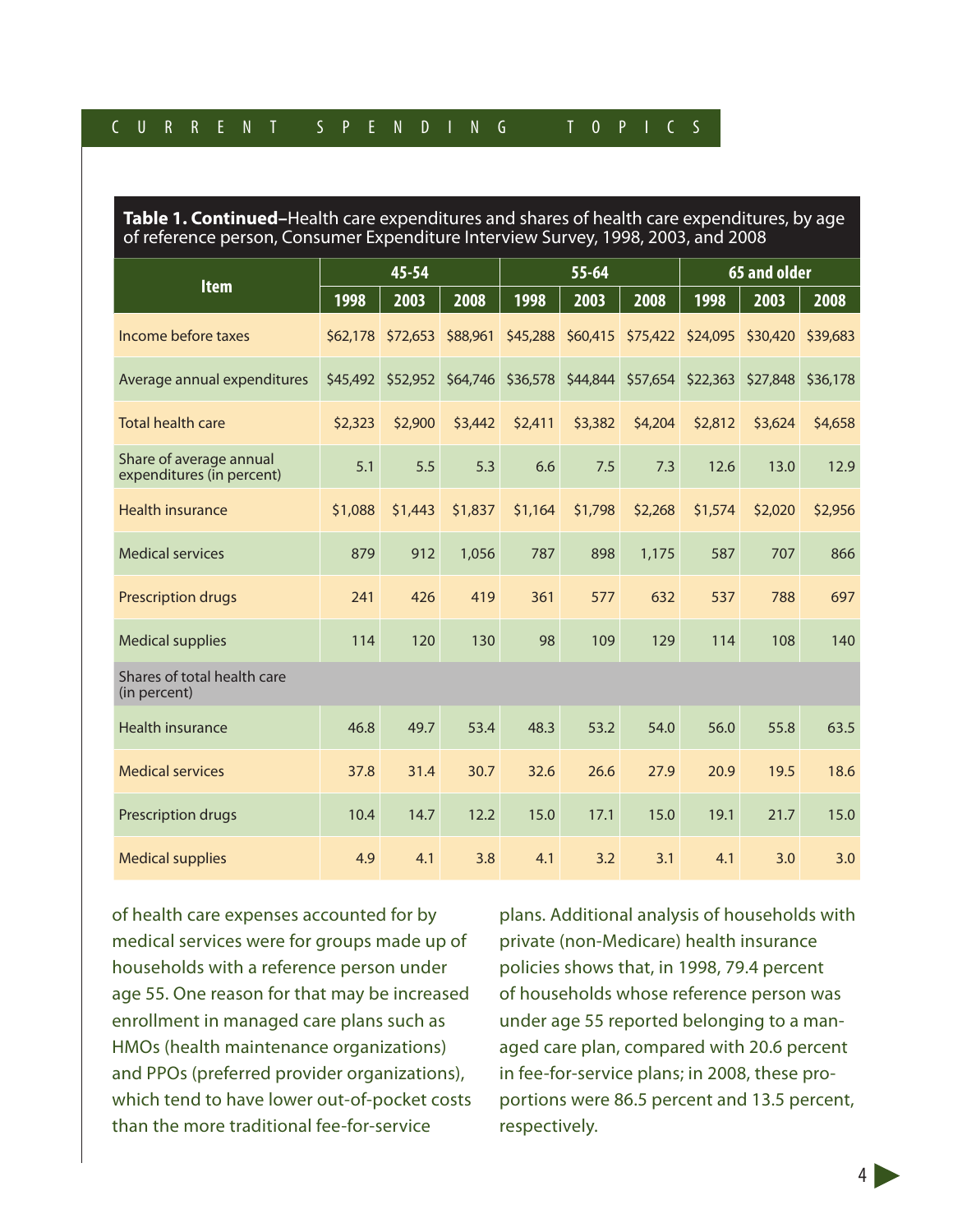Prescription drug spending went from 13.1 percent of health care outlays in 1998 to 15.9 percent in 2003, with all age groups experiencing increases. Between 2003 and 2008, overall prescription drug spending decreased to 13.0 percent of health care outlays, with all groups, except the group with a reference person age 35–44, experiencing declines. The greatest decline was for the 65-and-older group; a likely reason for this finding is the introduction of Medicare Part D, the prescription drug benefit program, in 2006.

#### **Conclusions**

For those households with net positive health care spending, the proportion of annual spending accounted for by health care was higher in 2003 than in 1998, and it was about the same in 2008 compared with 2003. Whether spending will remain fairly stable during the next few years is especially uncertain because of the recession that began in December 2007. If poor economic conditions suppressed health care spending in 2008, then increased health care outlays relative to total consumption expenses could appear in the future as the economy recovers.<sup>5</sup> Adding to the uncertainty is the question of how the Affordable Care Act passed in 2010 will affect health care costs for American families. **ALLEY DIES** 

Questions? Please contact the Consumer Expenditure Survey program at **cexinfo@bls.gov** or (202) 691-6900.

#### **Notes**

1 For more information, see *Health Reform for American Families* (The White House), on the Internet at **http://www.whitehouse. gov/files/documents/health\_reform\_for\_american\_families.pdf** (visited July 6, 2010).

<sup>2</sup> The reference person is the first household member mentioned by the respondent when he or she is asked to "start with the name of the person or one of the persons who owns or rents the home."

<sup>3</sup> A consumer unit is defined as (1) all members of a particular household who are related by blood, marriage, adoption, or other legal arrangement, such as one that involves foster children; (2) a financially independent person living alone, sharing a housing unit with others, or living as a roomer in a private home, in a lodging house, or permanently in a hotel or motel; or (3) two or more persons living together who pool their incomes to make joint expenditures. For more information, see "Consumer Expenditures and Income," *BLS Handbook of Methods*, Chapter 16 (Updated April 2007), on the Internet at **http://www.bls.gov/opub/hom/pdf/homch16.pdf** (visited July 22, 2010). Although "consumer unit" is the proper technical term for the purposes of the Consumer Expenditure Survey, it is often used interchangeably with "household." Because the word household is more familiar to most people, it is used as a substitute for consumer unit in most of this article.

4 The findings of this study differ from those reported in the CE tables that are available on the BLS Web site **http://www.bls.gov/ cex**. One reason for the differences is that the published tables report integrated data from the Diary and Interview Surveys, whereas this study uses Interview Survey data only. Nonprescription drugs, nonprescription vitamins, topicals and dressings, and medical equipment repair are not included in this survey because they are collected from Diary Survey respondents only. In addition, the averages shown in the published tables are for all respondents, whether they incurred health care expenses or not, whereas the averages in this report are only for households with expenses, net of any reimbursement. In 1998, 80.4 percent of all Interview Survey respondents reported health care expenses, compared with 78.6 percent in 2003 and 77.7 percent in 2008.

The research in this article summarizes a more detailed analysis that will appear in the *Consumer Expenditure Survey Anthology, 2010* (Bureau of Labor Statistics, forthcoming). Diary Survey data were not used because they do not provide information about private health insurance, Medicare, and Medicaid coverage of consumer unit members; this coverage information is essential to the forthcoming analysis.